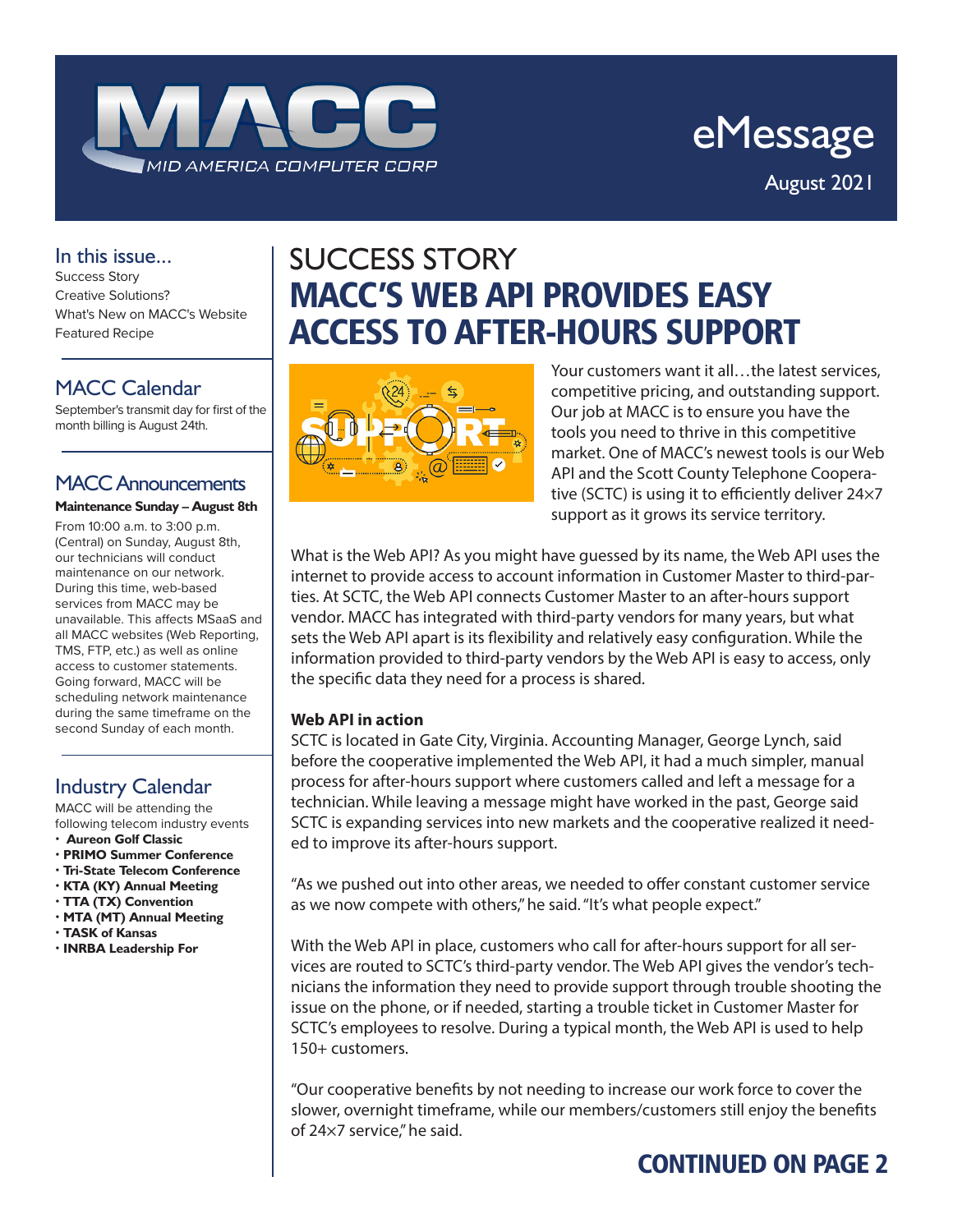# CREATIVE SOLUTIONS THREE IDEAS FROM THIS SUMMER'S POP-UP TRAINING

*by Ryan Thompson, Creative Services Manager*

In June, I had the good fortune to join MACC's Training Support Manager, Julie Riecken, in presenting aMarketing in Customer Master class during Pop-up Training. If you ever have an opportunity to take a class from Julie, make sure you do as she is a wealth of information, and I always pick up ideas on how Customer Master can help with marketing efforts to pass along to clients with whom I'm working. I wanted to share a few of these ideas in this month's newsletter.



#### **Seasonal campaigns in suggestive marketing**

Customer Master's suggestive marketing feature provides talking points for use during customer interactions based on a wide variety of criteria. One way to use suggestive marketing is to develop and save criteria for seasonal campaigns and then repeat these campaigns each year as needed. Whether it's checking to see if faster internet is needed for back-to-school time or reminding customers of sports packages on your video service during football season, the ways this feature can be used are almost unlimited.

#### **Default bill medium on eBill enrollment**

If you joined us for the Marketing in Customer Master class, you know we passed along ideas to boost paperless billing adoption. To achieve this goal, you can now change a setting in Customer Master to have a customer's paper bills automatically disabled if they enroll in eBill. Instead of the paper bill, customers will receive a notice of bill readiness directly from the eBill system. We do recommend you make this policy clear to your customers, but once this process is in place, your company will begin to enjoy lower postage costs and less manual entry of payments.

#### **Using AutoPilot for customer surveys**

You may know MACC's AutoPilot service can configure Customer Master to distribute automated e-mails to welcome new customers to your company or remind them to pay when accounts are about to become delinquent. Another use of AutoPilot is to automatically send e-mails with surveys after a technician's visit to either install service or resolve a trouble report. It's an easy and automated way to help ensure customer satisfaction.

Your Customer Master Software Support Representative can help you configure suggestive marketing and change your company's bill medium settings. Please reach out to me directly at macccreativeservices@maccnet.com if you'd like more information on using AutoPilot to distribute customer surveys.

## AFTER-HOURS SUPPORT...CONTINUED FROM PAGE 1

#### **Looking at integrations**?

If your company is looking to integrate with other vendors, please contact your MACC Representative for details on the Web API and other options available to you. We are here to help make your company as efficient, yet customer friendly as possible.

As George explained, "It's great having a partner like MACC to help us meet our customers' needs."